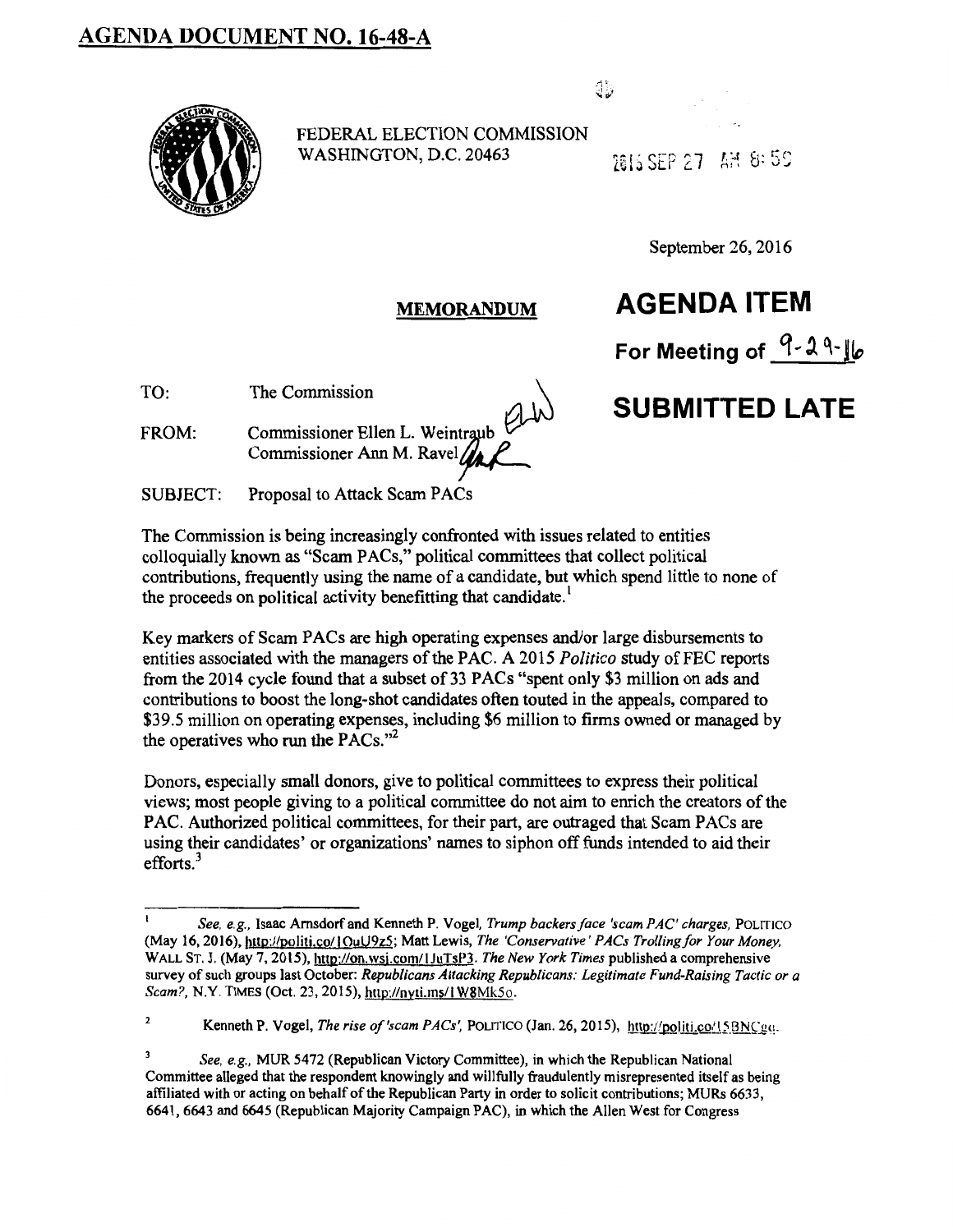The enforcement challenge here is that while Scam PACs receive funds from donors who intend to influence an election for federal office (thus making the transactions reportable contributions within the meaning of the Federal Election Campaign Act<sup>4</sup>), the law provides political committees with great leeway on how they use the funds. So the power of the Commission to directly and comprehensively protect political contributors is limited. *<sup>5</sup>*

But we are not altogether powerless. We have tools at our disposal that can empower donors with information and allow them to maximize their expression of their political views. We can update our rules on disclaimers to make solicitations more transparent. We can provide the public with a more consumer-friendly disclosure of the information we already collect from political committees. And we can draw upon our experience with Scam PACs to make legislative recommendations to Congress.

#### **DISCLAIMER RULES**

Part of the problem with Scam PACs is that while their solicitations (and particularly their online solicitations) can be misleading, many are not clearly outside the letter of Commission disclaimer regulations.<sup>6</sup>

The courts have complicated our efforts to help alleviate donor confusion. The recent *Pursuing America's Greatness decision*,<sup>7</sup> which casts doubt on the Commission regulation forbidding non-candidate committees from using candidates' names in the committees' names, threatens to take away one of the important tools the Commission uses to help donors distinguish between candidate and non-candidate committees.<sup>8</sup> The proliferation of super PACs claiming to be supporting particular candidates has complicated the task of donors who may have limited time or resources to research PAC activity.

But the Court, in distinguishing between speech prohibitions and disclosure requirements, noted that the Commission's ability to require disclaimers is extensive. The Commission

Committee alleged that the respondents fraudulently misrepresented themselves as working on behalf of or in support of Allen West for Congress and fraudulently solicited contributions using West's name.

52 USC§ 30101, *et seq.* 

*See, e.g.,* Will Tucker, *Scam PACs drawing FEC attention,* OPENSECRETS.ORG (May 20, 2016), https://www.opensecrets.org/news/2016/05/scam-pacs-drawing-fcc-attention/.

*See* MURs 6633,6641, 6643 and 6645 (Republican Majority Campaign PAC), *infra* n. 3. The Commission found no reason to believe that the respondents fraudulently solicited funds because: (I) the respondents were registered with the Commission and complied with Commission reporting requirements, including disclosure of expenditures and disbursements; and (2) the communications that they distributed included disclaimers required under the Act and Commission regulations, which were also sufficient to identify the entity that paid for the communication.

7 *Pursuing America's Greatness v. FEC,* No. 15-5264 (D.C. Cir. 2016).

*See* MUR 5951 (Californians for Change), in which the respondent agreed not to contest the Commission's findings that they violated the prohibition on including the name of a candidate in the name of any political committee that is not an authorized committee.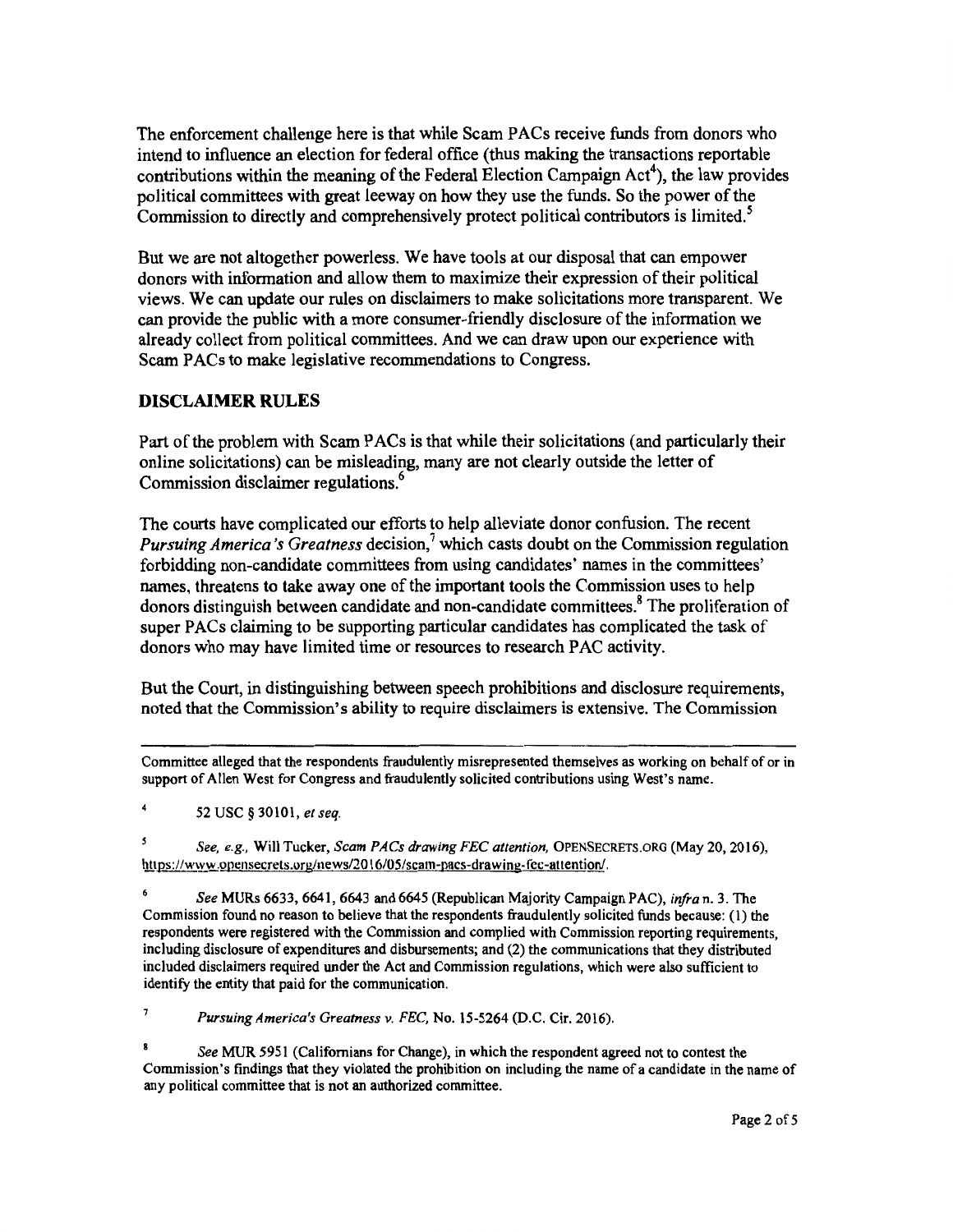could, the Court observed, "require a large disclaimer at the top of the websites and social media pages of unauthorized committees that declares, 'This Website Is Not Candidate Doe's Official Website.'"<sup>9</sup> Current disclaimer language, with its legalistic emphasis on distinctions between authorized or unauthorized committees and communications, may not provide readily understandable and useful information to small-dollar or infrequent donors without law degrees.

We propose a rulemaking that would update the Commission's disclaimer regulations found at 11 CFR § 110.11(c) and elsewhere to:

- Consider whether the Commission should require web disclaimers to be at the top of a web page,
- Clarify what constitutes online material "presented in a clear and conspicuous manner,"
- Consider whether it would be appropriate to require PACs' online solicitations to contain a link to their fec.gov "contributor landing page" (see below),
- Consider whether the Commission should require committee disclaimers to be presented a certain minimum size, and
- Consider whether the Commission's standard disclaimer language can be rewritten in plain English to let the typical donor (as opposed to a lawyer for a campaign committee) know what sort of committee they are considering.

At the next open meeting of the Commission, on September 29,2016, we will make a motion to open a rulemaking and direct OGC to explore, identify, and recommend to us appropriate regulatory updates.

### BETTER COMMISSION DISCLOSURE

Particularly with the new version of its website (currently in beta testing at beta.fec.gov), the Commission provides to the American public a deep and rich array of the information it collects on committees and contributors. But the Commission has not historically focused on presenting this data in a fashion that allows political contributors to easily evaluate particular PACs. It should. Under current rules, the Commission can provide better PAC disclosure to contributors.

The data the Commission collects on PACs, if presented appropriately on its website, could be quite valuable in assisting donors to make informed choices about their political spending. For guidance, the Commission can look to the charity sector, which faces a similar task in evaluating which 501(c)(3) organizations are worthy of contributors' dollars in a legal regime without a minimum amount that such groups must spend on their mission (much like political committees). Groups like Charity Navigator (www.charitynavigator.org) crunch data from such sources as IRS Form 990s regarding the finances of charities and present it in formats that allow donors to make informed

<sup>9</sup> *Pursuing America's Greatness, infra* n. 7.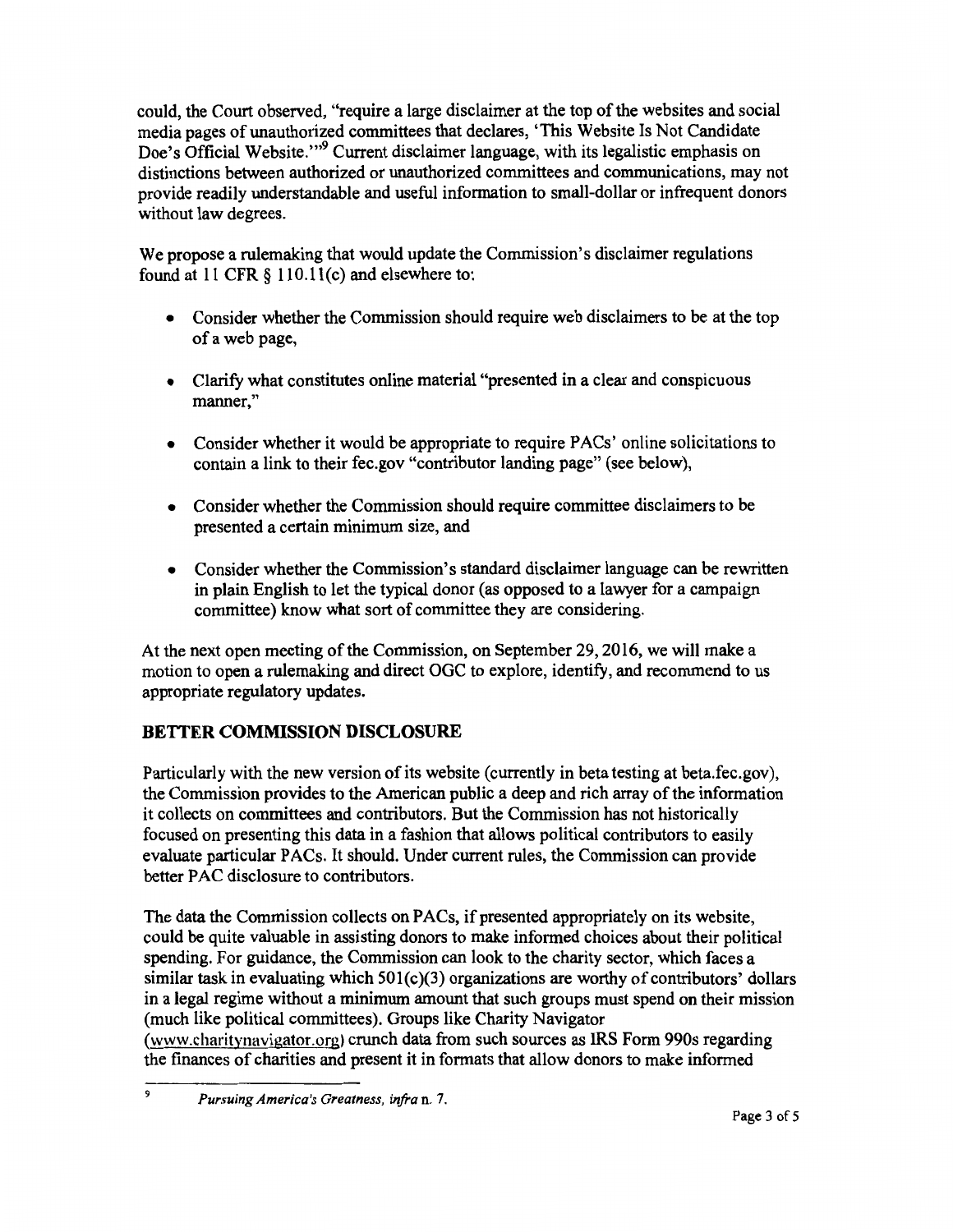choices about their charitable spending. This is a model the FEC can follow.

Ideally, this effort would result in a prominent "contributor landing page" on fec.gov for each PAC that presents the PAC's finances in a standardized, easy-to-understand manner that allows political donors to evaluate each group's financials. Information that could be informative to donors may include: how long the committee has been in existence; the percentage of spending devoted to fundraising, salaries, or other overhead costs; and topten sources and recipients of the committee's funds per year, cycle, or the life of the committee. All of this information is already disclosed, but is not packaged in a way that makes it easy to find or to compare across committees.

Equally important is the back end - making sure that the Commission provides the electronic "hooks" into its data that will allow outside groups to query it in real time and present information in formats the Commission cannot. For instance, while it might be helpful for the Commission to present data that ranks PACs based on the percentage of the total amount raised that is used for political spending, it would not be appropriate for the Commission to assign those groups passing or failing grades based on those percentages. But it would be perfectly appropriate for an outside group to do so on the basis of public information fetched from the Commission.

To these ends, we propose that the Commission direct the Staff Director to consult with the experts producing our website, and those outside the Commission who are familiar with the analysis and presentation of FEC data, to:

- Determine which metrics derived from FEC data can most usefully assist donors in making choices about how to spend their political dollars,
- Determine how the Commission can best present these metrics to allow political spenders to evaluate the value proposition of PACs, and
- Develop and provide web APIs and other tools that will better allow outside groups to query and retrieve Commission data relating to PACs.

#### **LEGISLATIVE RECOMMENDATIONS TO CONGRESS**

This Commission's members have seen plenty of enforcement matters relating to Scam PACs cross their desks, and we have been sounding the alarm.<sup>10</sup> The Commission should employ its experience and send appropriate legislative recommendations to Congress so that we may have direct authority to protect America's political contributors from Scam PACs. When the Commission next sends its package of legislative recommendations to Congress, we will move that the Commission include the following recommendations:

- Expand the fraud provisions in FECA to encompass Scam PAC behavior,
- Expand personal-use provisions to cover all political committees,

<sup>10</sup>*See, e.g.,* Ann Ravel, *Stopping Scam PACs From Ripping Off Donors,* ROLL CALL (July 13, 20 15), https://shar.es/1xs0hT.